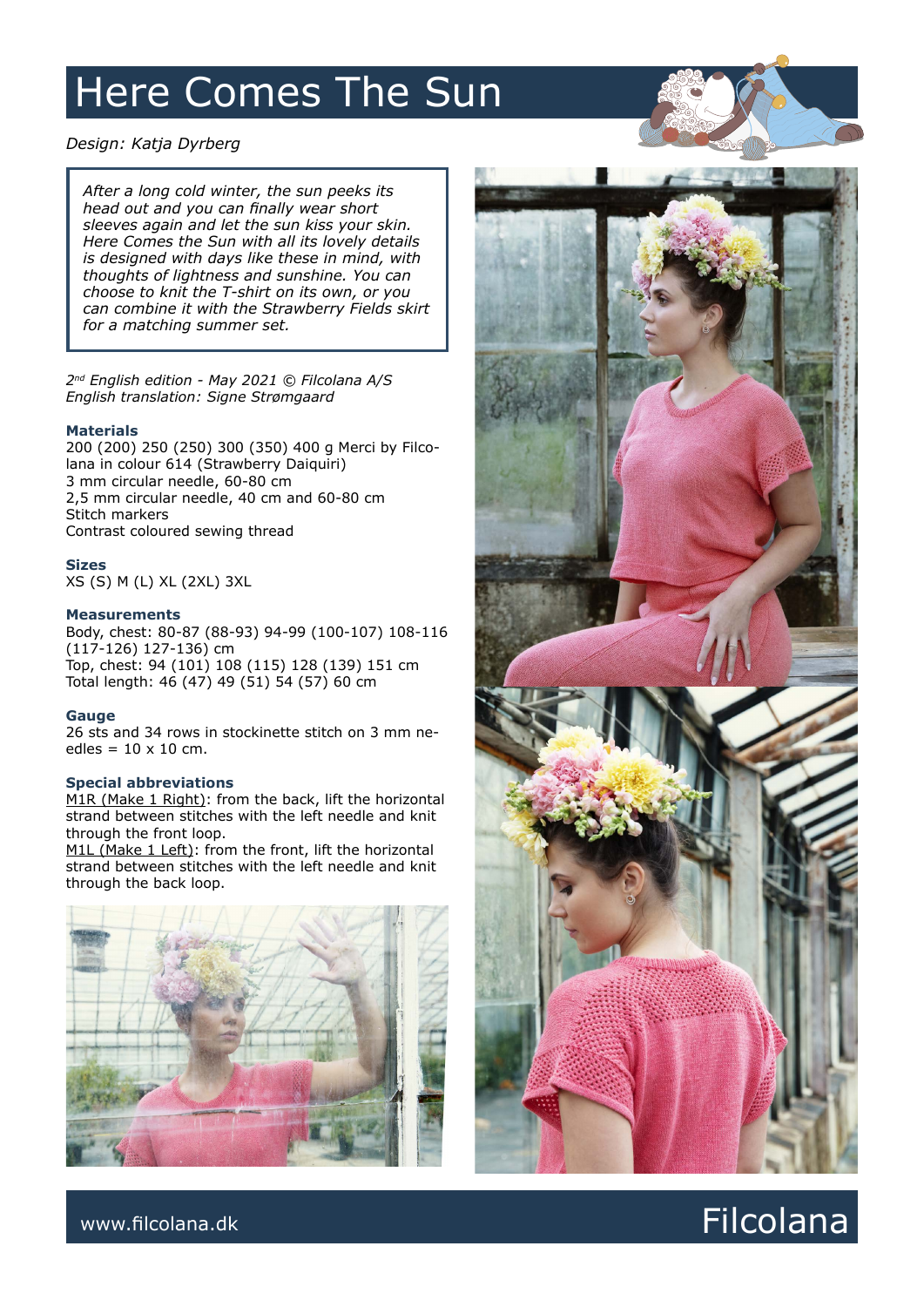## Here Comes The Sun Page 2

Sk2p: Slip 1 stitch knit-wise, k2tog, pass slipped stitch over.

### **Special techniques**

Short rows - GSR (German short rows): Work to where the turn needs to be, turn, then slip the first stitch purl-wise with the yarn held in front. Bring the working yarn up and over the needle and down on the other side, pulling hard enough on the yarn to make the stitch on the needle look like a double stitch (the 2 legs of the stitch are visible). Continue row as pattern describes.

When working across the stitch that looks like a double stitch, work it as 1 stitch, either knitting or purling the 2 legs together, as the pattern describes.

#### **Directions for knitting**

The design is worked from the top down. First the pattern panel at the top of the back is worked, then the rest of the back yoke is worked to the bottom of the armholes. After this, stitches are picked up and knitted at either end of the back cast-on edge for the front shoulders. Short rows are worked to create good fit and a slope to the shoulders, then increases are worked to shape the rounded neckline. The two shoulders are joined for the front yoke, which is worked to the bottom of the armholes. Then front and back are joined for the body, which is worked in the round to the folded hem. Stitches are then picked up



and knitted along the armholes and the sleeves are worked with a pattern border and a folded stockinette stitch edge. Finally, a rib neck edge is knitted on, folded and knitted together, then bound off.

#### **Back**

Cast on 119 (128) 137 (146) 161 (176) 191 sts on a 3 mm circular needle. Purl 1 row from the WS. Now begin the pattern panel:

**Row 1 (RS):** K1, \*sk2p, yarn over\*, repeat from \* to \* to the last 4 sts, sk2p, k1. There are now a total of 118 (127) 136 (145) 160 (175) 190 sts on the needle.

**Row 2:** Purl to end of row.

**Row 3:** K2, \*yarn over, sk2p\*, repeat from \* to \* to the last 2 sts, yarn over, k2. There are now a total of 119 (128) 137 (146) 161 (176) 191 sts on the needle.

**Row 4:** Purl to end of row.

Work Row 1 to 4 a total of 7 times (the pattern panel now measures approx. 8 cm).

Continue in stockinette stitch until the work measures 21 (22) 23 (24) 25 (26) 27 cm. Place the sts on a stitch holder and let the rest, while the front is being worked.

#### **Left shoulder**

Pick up and knit 40 (44) 47 (49) 54 (60) 66 sts along the left side of the back cast on edge using the short end of the working yarn. Count 40 (44) 47 (49) 54 (60) 66 sts in the from the left side along the cast-on edge and begin picking up sts from here. Slide the sts to the opposite end of the needle, so the first row can be worked from the RS with the long end of the working yarn as follows:

**Row 1 (RS):** Knit to the last 5 sts, turn.

**Row 2:** GSR, purl to end of row.

**Row 3:** Knit to 5 (5) 5 (6) 6 (7) 7 sts before last turn, turn.

**Row 4:** GSR, purl to end of row.

Repeat Row 3 and 4 until a total of 7 short row turns have been worked. Knit the 2 legs of the "double sts" together on the next RS row.

Work 18 (18) 20 (20) 22 (22) 24 rows in stockinette stitch. End on a RS row.

Now work increases for the neck: **Row 1 (WS):** Purl to the last st, M1L, p1. **Row 2:** Knit to end of row. Repeat Row 1 and 2 a total of 12 (12) 13 (14) 15 (16) 17 times. There are now a total of 52 (56) 60 (63) 69 (76) 83 sts on the needle. Break the yarn. Place the sts on a stitch holder and let the rest, while the right shoulder is being worked.

#### **Right shoulder**

Pick up and knit 40 (44) 47 (49) 54 (60) 66) sts along the right side of the back cast on edge using the long end of the working yarn and beginning at the right edge.

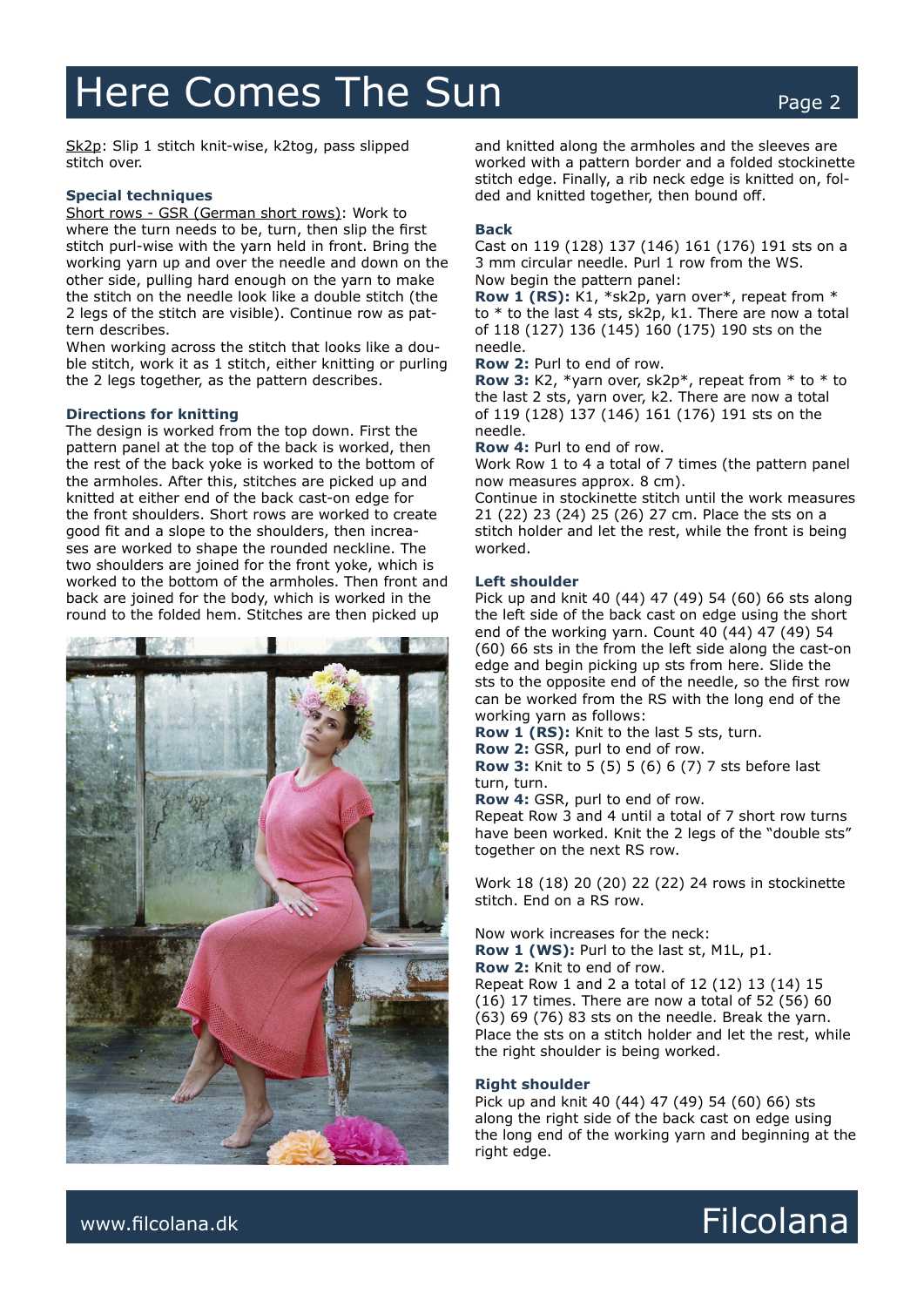### Here Comes The Sun

**Row 1 (WS):** Purl to the last 5 sts, turn.

**Row 2:** GSR, knit to end of row.

**Row 3:** Purl to 5 (5) 5 (6) 6 (7) 7 sts before last turn, turn.

**Row 4:** GSR, knit to end of row.

Repeat Row 3 and 4 until a total of 7 short row turns have been worked. Purl the 2 legs of the "double sts" together on the next WS row.

Work 18 (18) 20 (20) 22 (22) 24 rows in stockinette stitch. End on a WS row.

Now work increases for the neck:

**Row 1 (RS):** Knit to the last stitch on the needle, M1L, 1 r.

**Row 2:** Purl to end of row.

Repeat Row 1 and 2 a total of 12 (12) 13 (14) 15 (16) 17 times. There are now a total of 52 (56) 60 (63) 69 (76) 83 sts on the needle.

#### **Front**

Now join the right and left shoulder for the front. Begin by placing the left shoulder sts back on the needle.

**Now work as follows (RS):** Knit across the sts for the right shoulder, cast on 15 (16) 17 (20) 23 (24) 25 sts in extension of the sts for the right shoulder using the backward loop method, knit across the sts for the left shoulder. There are now a total of (119 (128) 137 (146) 161 (176) 191 sts on the needle.

Work back and forth in stockinette stitch until the front measures 21 (22) 23 (24) 25 (26) 27 cm measured from where the sts were picked up and knitted for the shoulders. End on a WS row.

#### **Body**

Now join the front and back for the body. Begin by placing the back sts back on the needle.

**Now work as follows (RS):** Knit across the 119 (128) 137 (146) 161 (176) 191 sts for the front, cast on 3 (3) 3 (3) 6 (6) 6 sts in extension of the front sts using the backward loop method, knit across the sts for the back, cast on 3 (3) 3 (3) 6 (6) 6 sts in extension of the back sts using the backward loop method. There are now a total of 244 (262) 280 (298) 334 (364) 394 sts on the needle.

Size XS  $(S)$  M  $(L)$ : Join in the round and place a marker for the beginning of the round after the first of the 3 cast on sts at the underarm.

Size XL (2XL) 3XL: Join in the round and place a marker for the beginning of the round after the first 3 of the 6 cast on sts at the underarm.

Now work in the round in stockinette sts until the work measures 42 (43) 45 (47) 50 (53) 56 cm measured mid back.

Knit the next round holding a contrast-coloured sewing thread along with the yarn. This will make it easier to locate the correct round when knitting to-



gether and binding off the folded edge. Work 8 more cm in stockinette stitch.

Now fold the last 8 cm double towards the WS, so the sts on the needle are parallel to the round knitted with the sewing thread.

Now knit together the edge while at the same time binding off the sts as follows:

Knit the first stitch on the needle together with the first stitch of the round with the sewing thread. Knit the next stitch on the needle together with the next stitch of the round with the sewing thread. Pass the first stitch over the second to bind it off, while at the same time pulling the sewing thread out of this stitch. Take care not to bind off too tightly of too loosely. Continue in the round as established until all the sts have been bound off. Break the yarn and weave in all ends.

#### **Sleeves**

Pick up and knit a total of 123 (129) 135 (141) 147 (153) 159 sts around the armhole as follows: Pick up and knit 3 (3) 3 (3) 5 (5) 5 sts along the backward loop cast on sts at the underarm, pick up and knit 60 (63) 66 (69) 71 (74) 77 sts on either side of the shoulder seam (approx. 3/4 of the sts along the stockinette stitch section and 4/5 of the sts along the pattern panel sts). Join in the round and place a marker for the beginning of the round. Work pattern border as follows:

**Round 1:** \*Sk2p, yarn over\*, repeat from \* to \* to end of round.

**Round 2:** Knit to end of round.

**Round 3:** K1, \*yarn over, sk2p\*, repeat from \* to \* to the last 2 sts, yarn over, sk2p (the last decrease